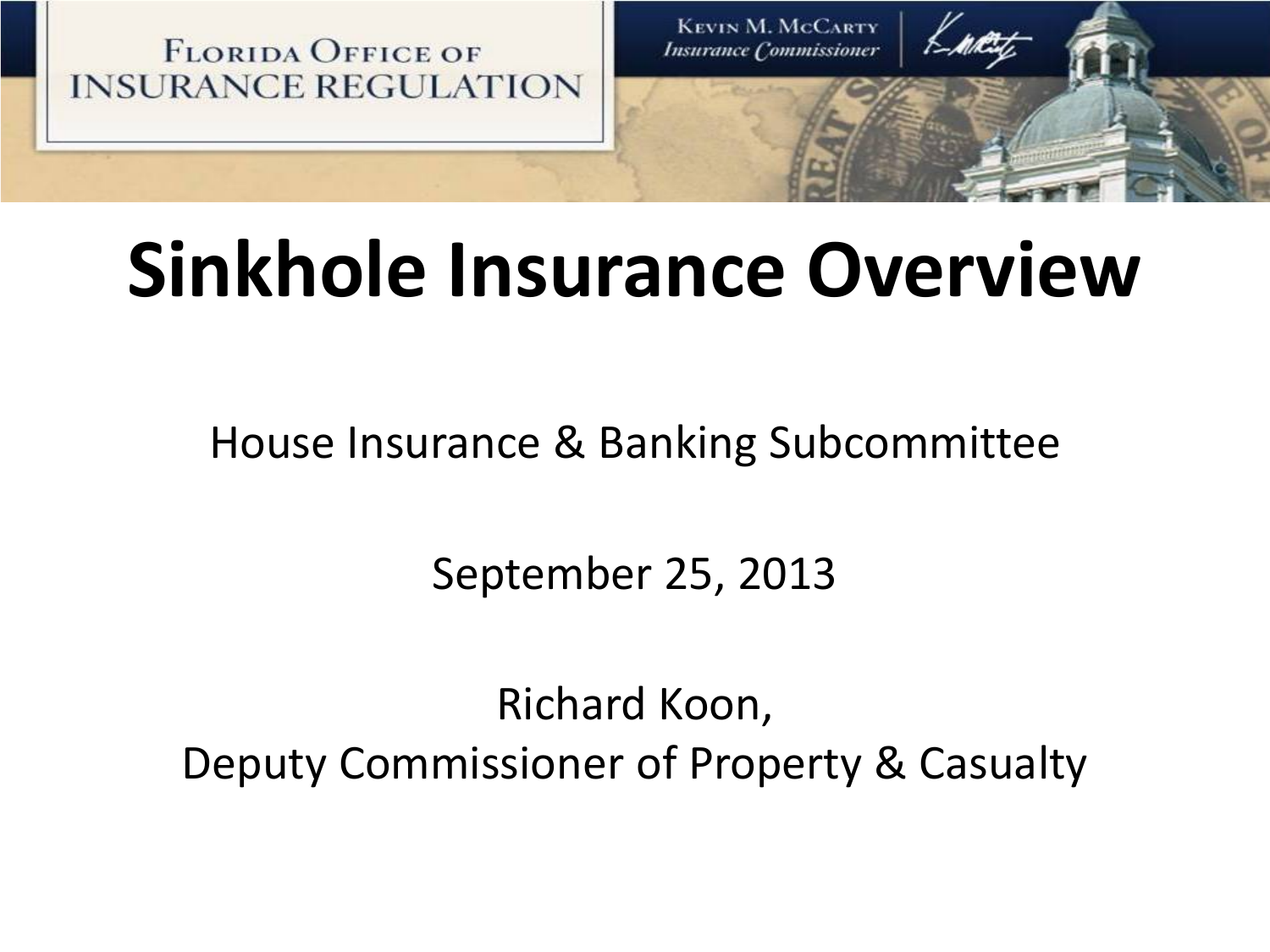## **Primary Sinkhole Provisions of SB 408**

- Addition of new definition of structural damage, and modifications to definitions of catastrophic ground cover collapse, sinkhole, sinkhole activity and sinkhole loss.
- Insurer may choose to restrict catastrophic ground cover collapse coverage and sinkhole loss coverage to the principal building (excludes damage to appurtenant structures, driveways, sidewalks, decks, or patios).
- Requiring loss payments be used to repair sinkhole damage based on specifications of engineer's report.
- Insurer may require that the policyholder, upon demanding testing after denial of a claim without sinkhole testing, pay the lesser of 50% of the cost of testing or \$2,500 to be refunded if a sinkhole exists.



**FLORIDA OFFICE OF INSURANCE REGULATION**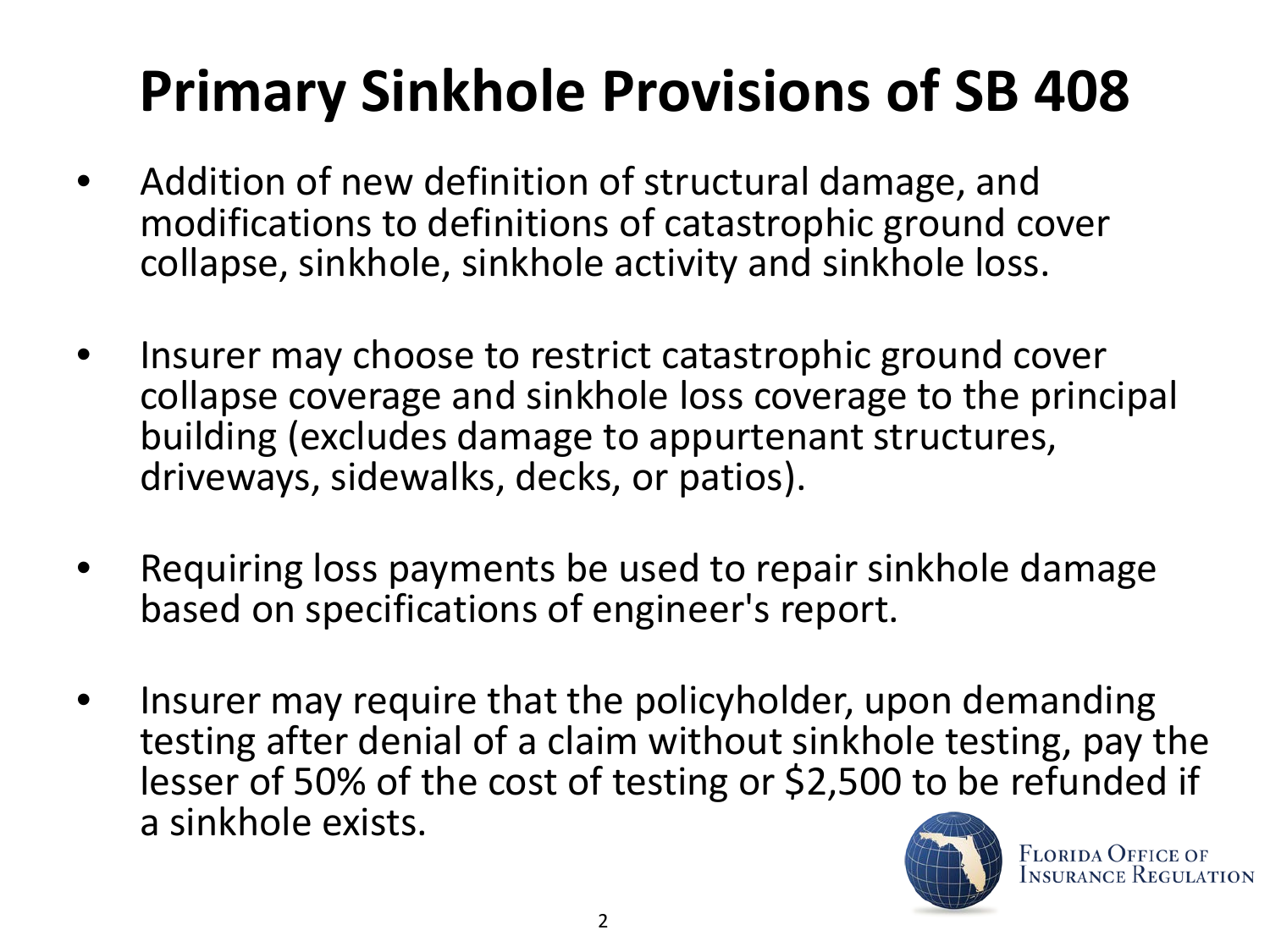# **Primary Sinkhole Provisions of SB 408 (cont.)**

- Notice of sinkhole claim must be given to the insurer in accordance with the terms of the policy within 2 years after the policyholder knew or reasonably should have known about the sinkhole loss.
- For partial loss on a dwelling covered under replacement cost, may limit payments to actual cash value minus deductible initially, and pay any remaining amounts necessary to perform such repairs as work is performed and expenses incurred. May also provide this as an option for personal property.



**FLORIDA OFFICE OI**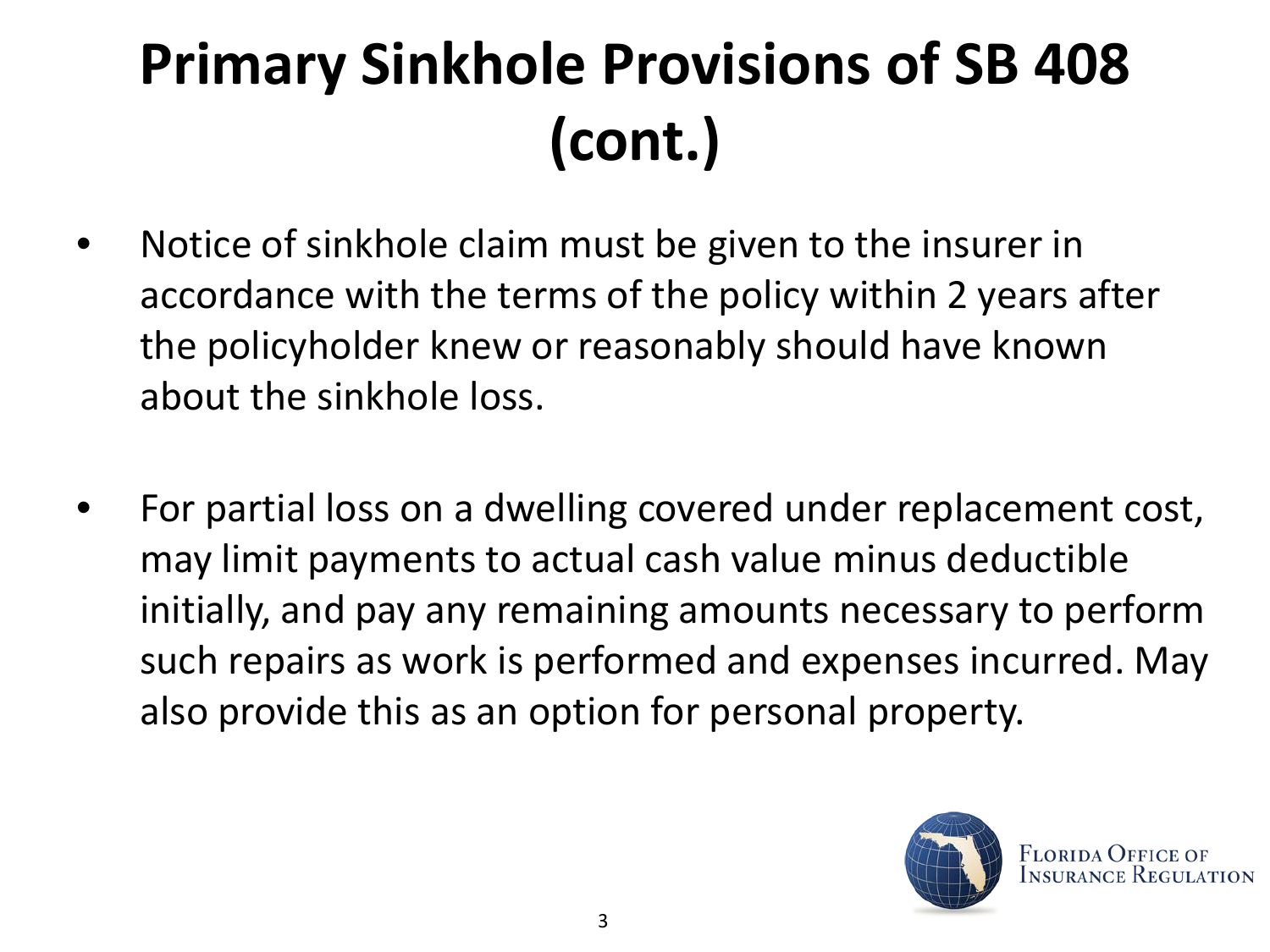#### **Requirements for Insurance Coverage: Catastrophic Ground Cover Collapse (CGCC) & Sinkhole**

- Every insurer **must provide coverage** for CGCC. (Section 627.706 (1)(a), F.S.)
- Every insurer **shall make available** coverage for sinkhole insurance. *(Section 627.706(1)(b), F.S.)*

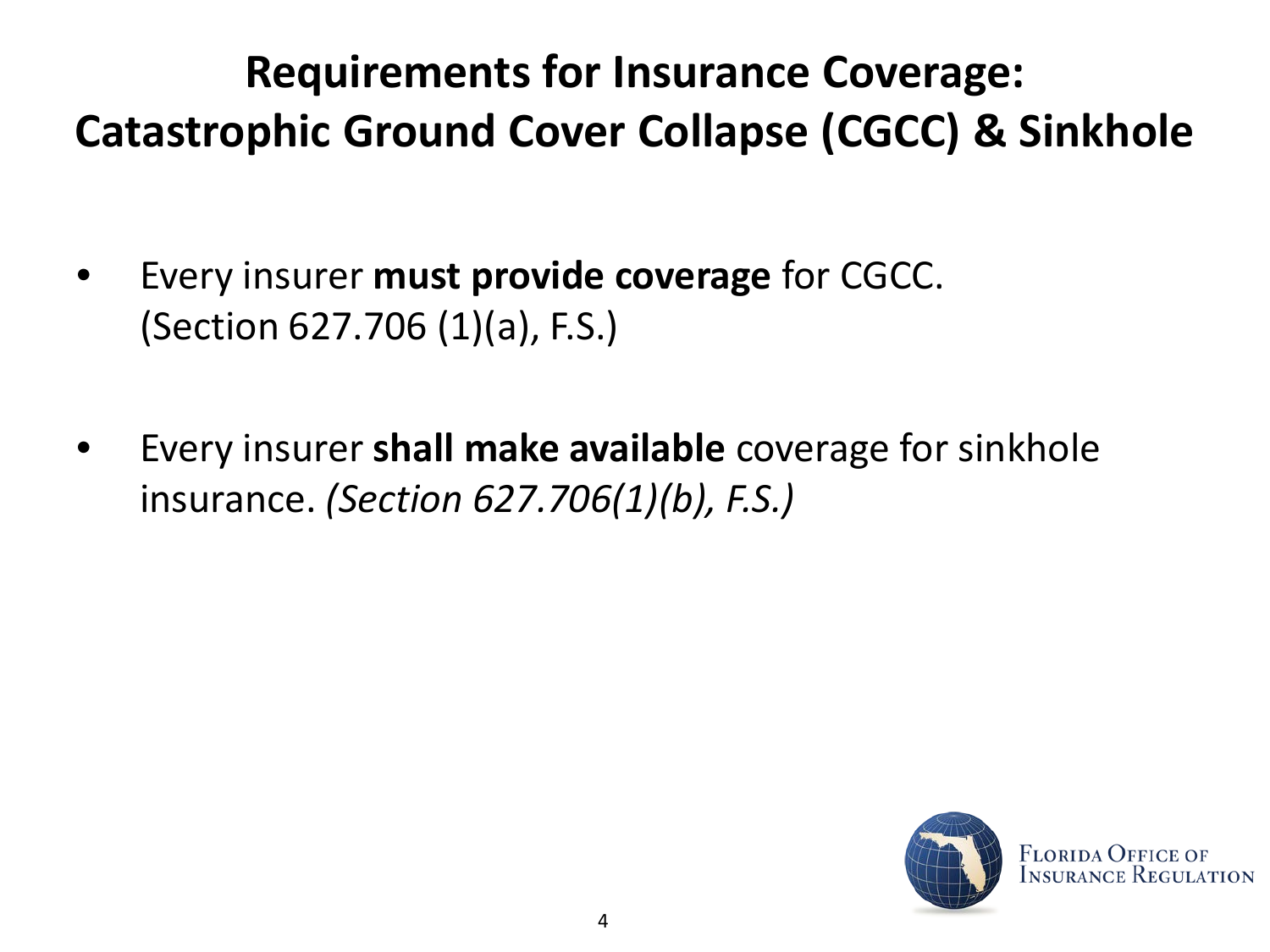### **Catastrophic Ground Cover Collapse (CGCC) vs. Sinkhole Loss**

- **"Catastrophic ground cover collapse (CGCC)"** means geological activity that results in all the following:
	- 1. The abrupt collapse of the ground cover;
	- 2. A depression in the ground cover clearly visible to the naked eye;
	- 3. Structural damage to the covered building, including the foundation; and
	- 4. The insured structure being condemned and ordered to be vacated by the governmental agency authorized by law to issue such an order for that structure.
- **"Sinkhole loss"** means structural damage to the covered building, including the foundation, caused by sinkhole activity.

(Sections 627.706(2)(a) and 627.706(2)(j), F.S.)

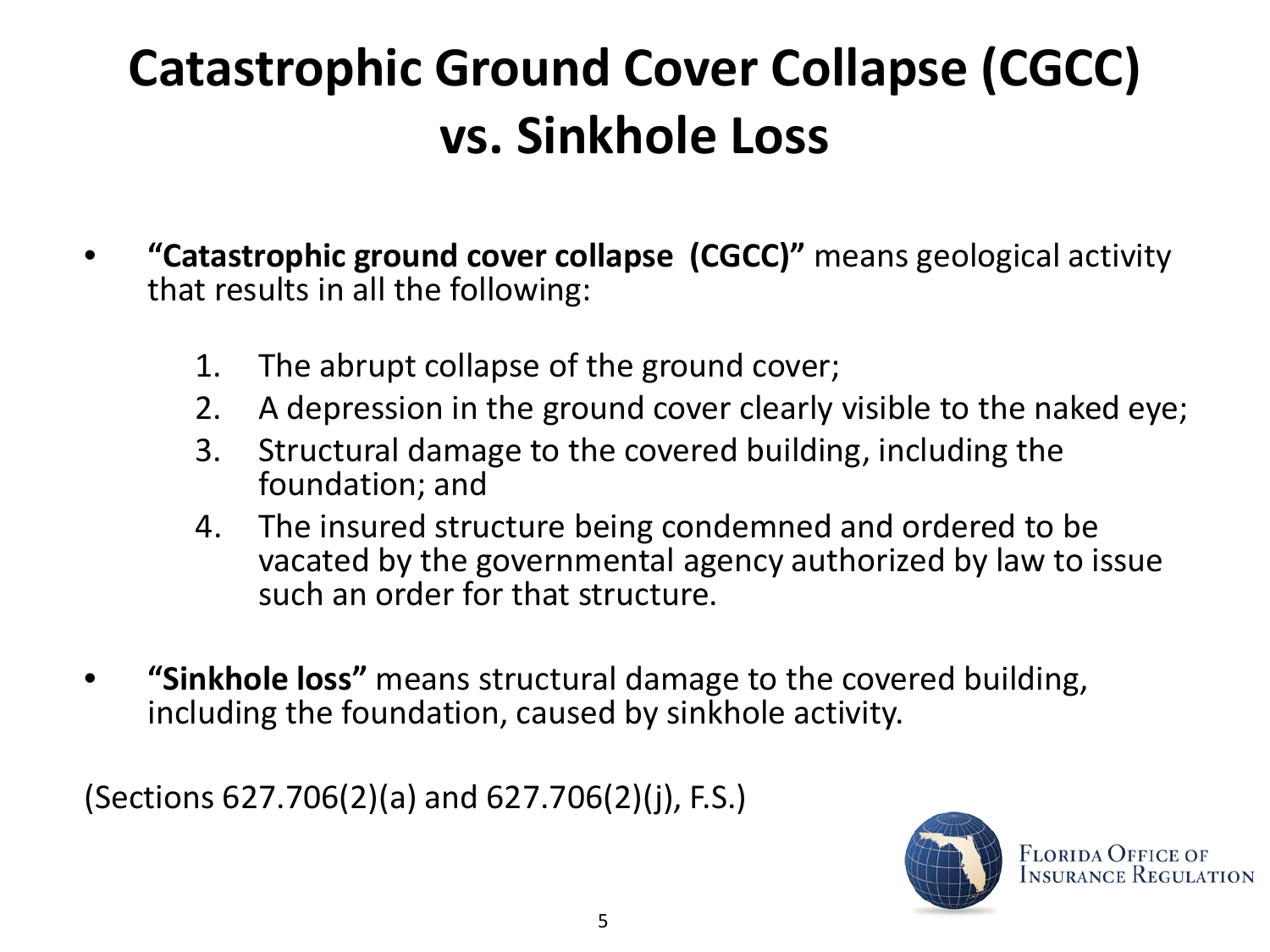### **Sinkhole Activity Definition**

**"Sinkhole activity"** - means settlement or systematic weakening of the earth supporting the covered building only if the settlement or systematic weakening results from contemporaneous movement or raveling of soils, sediments, or rock materials into subterranean voids created by the effect of water on a limestone or similar rock formation.

(Section 627.706(2)(i) ,F.S.)

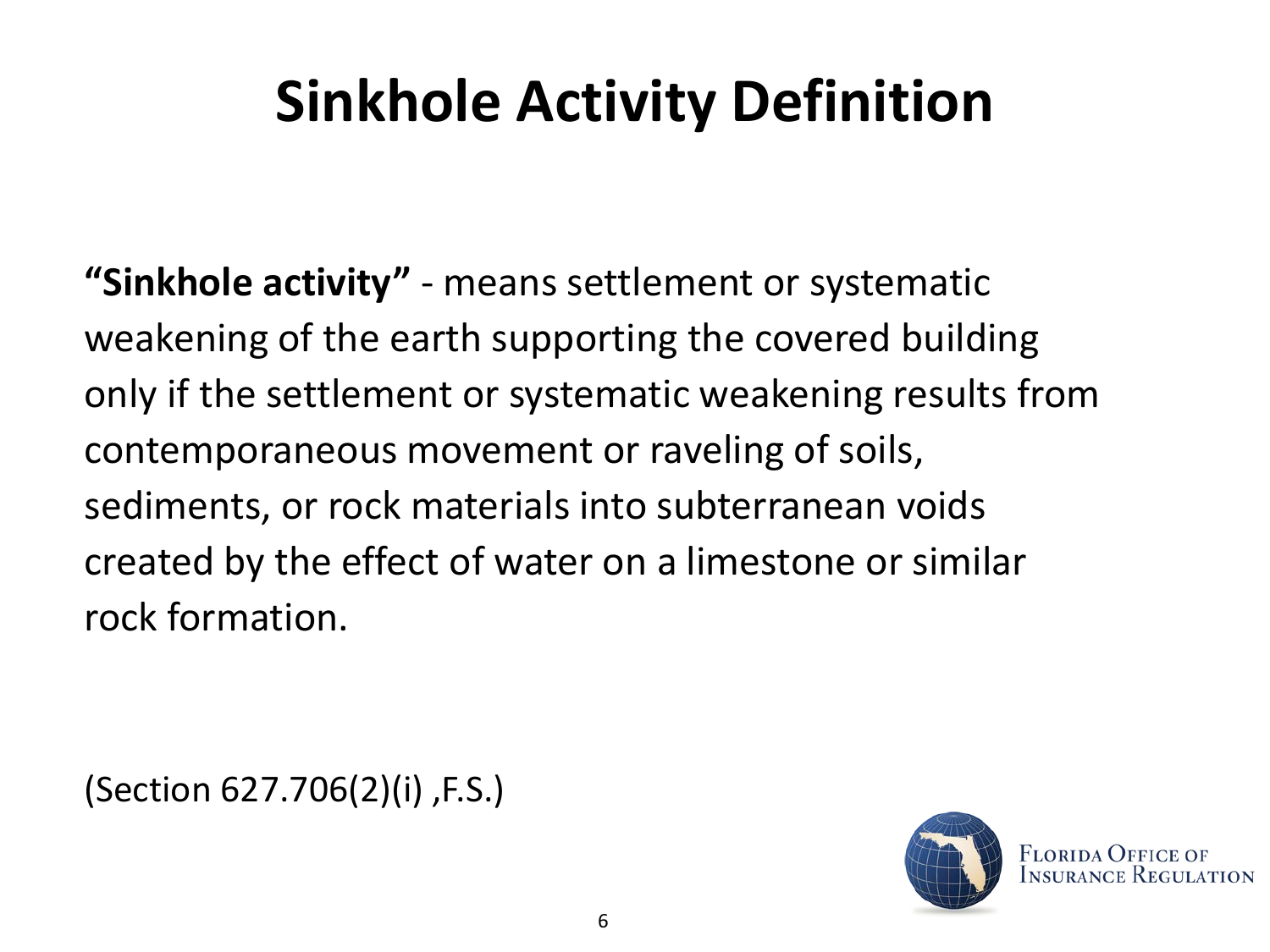## **Structural Damage Definition**

"**Structural damage**" means a covered building, regardless of the date of its construction, has experienced the following:

- 1. Interior floor displacement or deflection in excess of acceptable variances as defined in ACI 117-90 or the Florida Building Code, which results in settlement-related damage to the interior such that the interior building structure or members become unfit for service or represents a safety hazard as defined within the Florida Building Code;
- 2. Foundation displacement or deflection in excess of acceptable variances as defined in ACI 318-95 or the Florida Building Code, which results in settlement-related damage to the primary structural members or primary structural systems that prevents those members or systems from supporting the loads and forces they were designed to support to the extent that stresses in those primary structural members or primary structural systems exceeds one and one-third the nominal strength allowed under the Florida Building Code for new buildings of similar structure, purpose, or location;
- 3. Damage that results in listing, leaning, or buckling of the exterior load-bearing walls or other vertical primary structural members to such an extent that a plumb line passing through the center of gravity does not fall inside the middle one-third of the base as defined within the Florida Building Code;
- 4. Damage that results in the building, or any portion of the building containing primary structural members or primary structural systems, being significantly likely to imminently collapse because of the movement or instability of the ground within the influence zone of the supporting ground within the sheer plane necessary for the purpose of supporting such building as defined within the Florida Building Code; or,
- 5. Damage occurring on or after October 15, 2005, that qualifies as "substantial structural damage" as defined in the Florida Building Code.



**FLORIDA OFFICE OF INSURANCE REGULATION** 

(Section 627.706(2)(k), F.S.)